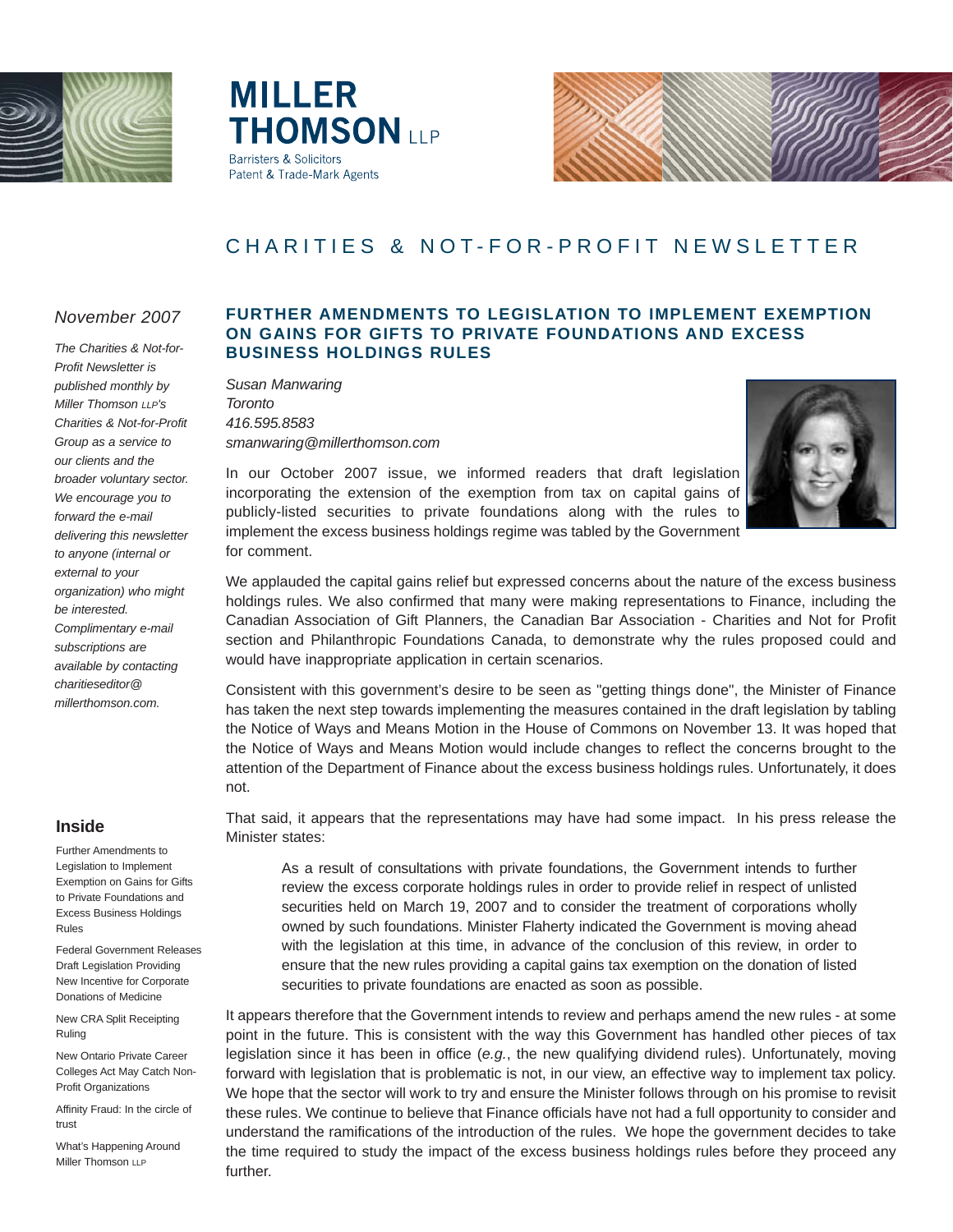The one positive note in this new draft of the legislation is that it does away with the double penalty for private foundations that inadvertently were found offside the new rules. In the original legislation private foundations with existing holdings were provided with limited transition rules to allow them to come on-side which was a positive initiative. However, the rules then went on to state that they would not be eligeble for the exemption from capital gains tax on gifts of publicly listed securities during that transitional period. In other words the government was taking away with one hand the relief it gave with another. Thankfully, the latest draft removed that provision and gifts can be made under the new rules during the transition period.

Miller Thomson will keep you posted on changes as they are announced and would be pleased to assist with any questions or concerns about the rules as currently drafted.

### **FEDERAL GOVERNMENT RELEASES DRAFT LEGISLATION PROVIDING NEW INCENTIVE FOR CORPORATE DONATIONS OF MEDICINE**

*Robert Hayhoe Toronto 416.595.8174 rhayhoe@millerthomson.com*

*and*

*Andrew Valentine, Student-at-law Toronto 416.595.2980 avalentine@millerthomson.com*



On October 2, 2007, the Federal Government released draft legislation creating an incentive for corporations to donate drugs and medicine for use abroad. The draft legislation implements proposals set out in the 2007 Budget. The incentive is designed to encourage corporations to participate in international programs to combat disease in the developing world.

Gifts by corporations of property held in inventory are already eligible for a charitable donation deduction equal to the amount by which the fair market value of the donated property exceeds the value of any benefit received in return. Proposed paragraph 110.1(1)(e) will allow a special additional deduction for certain gifts of medicine out of inventory, generally equal to the lesser of the cost of the donated medicine and 50% of the amount by which the fair market value exceeds that cost.

In order to qualify for this treatment, the gift must meet certain criteria set out in proposed subsection 110.1(8). The gift must be made out of the inventory of the corporation. If made before October 1, 2007, the gift must consist of medicine. If made after October 1, 2007, the gift must consist of medicine that qualifies as a drug under the *Food and Drugs Act* (Canada) (the "Act") and used for the treatment, diagnosis or disinfection of humans - it cannot be a food, cosmetic, device, or veterinary drug. It furthermore cannot be a natural health product - that is, a homeopathic or traditional medicine - as defined under the *Natural Health Products Regulations*.

The drug must generally meet the requirements under the *Food and Drugs Act*, which set out standards for the manufacture, storage and sale of drugs, as well as restrictions on labelling and packaging. Donors will not be able to rely on the exemption from these requirements in subsection 37(1), which permits the export of drugs not meeting these requirements provided that they are clearly marked for export and are certified by their manufacturer not to contravene the laws of their destination market. To qualify for the deduction in paragraph 110.1(1)(e), the donated medicine must meet the requirements of the Act if read without reference to subsection 37(1).

The corporation must make the gift to a registered charity in Canada subject to a direction that the gift be used in charitable activities outside Canada. The recipient charity must also have received a past disbursement under an international development assistance program of the Canadian International Development Agency. A list of partner organizations is provided through CIDA's website, as well as information on which of these have received disbursements. The new deduction will be available for gifts made on or after March 19, 2007.

Miller Thomson's charity and pharmaceutical lawyers can assist in identifying qualifying donees and ensuring that gifts meet the necessary requirements for this deduction.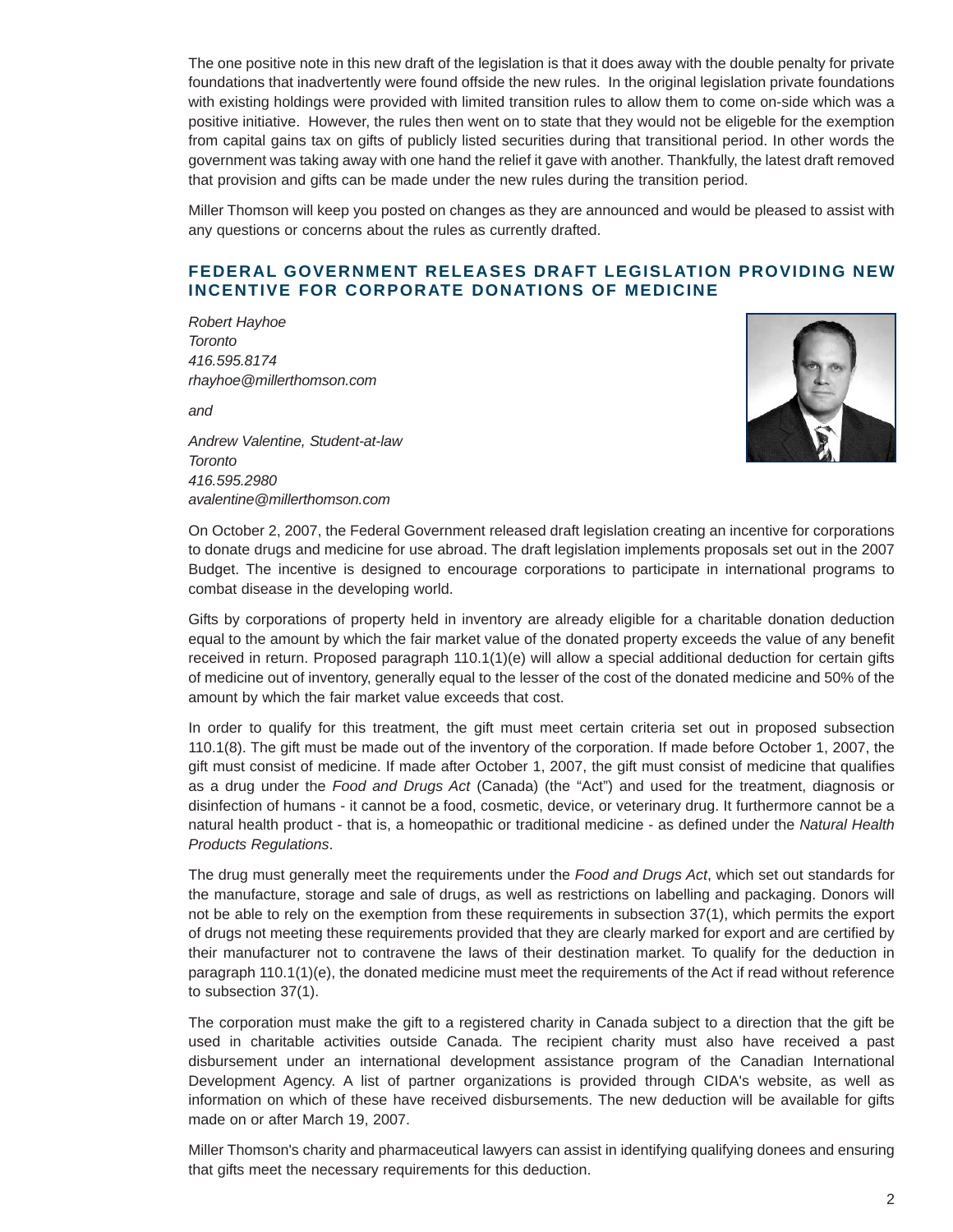### **NEW CRA SPLIT RECEIPTING RULING**

*Arthur Drache Toronto 416.595.8681 adrache@millerthomson.com*



The CRA recently released a ruling which deals with the split receipting rules and shows how they can be used in complex situations which go far beyond a simple transfer to a charity.

The background is not only complicated but is likely unique. Yet the facts demonstrate how some very tricky legal situations can be overcome by sophisticated planning and the cooperation of all parties.

Many years ago, the grandmother of the individuals who requested the ruling conveyed title to a piece of property (the "Property") to a charity ( the "Charity") on terms which required the Charity to use the Property for specific purposes. If the Charity failed to use the Property for the specified purposes, its ownership would terminate and the property would revert to the donor or her heirs (this is often referred to as a condition subsequent).

As a matter of real property law, the interest of the Charity in the Property is known as "fee simple determinable", and on the occurrence of a "reverter event" (that is, if the property were not being used for the intended purpose), that interest would be terminated, the donor would become the owner in fee simple of the property, and all rights of the Charity would be extinguished. As the donor had died, the individuals in question would take her place under her Will. As such, the individuals acquired a vested interest in the rights as tenants-in-common on the death of their father (the "Rights"). Each individual owns an undivided percentage interest in the rights.

The parties now say that the specified purposes for which the deceased had conveyed the property to the Charity can no longer be attained as a result of changes in circumstances. The Charity wishes to continue to carry out the same objectives as far as possible in accordance with the original wishes of the deceased and in cooperation with the individuals.

The Charity wishes to be able to dispose of the Property, free of potential uncertainty and possible loss of its interest in the Property upon the occurrence of a Reverter Event as a result of a failure to continue to use the Property for the uses set out in the original deed. After lengthy negotiations with respect to the status and effect of the Rights, and with a view to resolving matters, the individuals and the Charity have entered into the letter agreement under which, subject to obtaining satisfactory rulings or opinions from the CRA, each individual will sell his or her interest in the rights to the Charity for an amount that is less than its fair market value.

When the Charity acquires the Rights, they will merge with the fee simple and be extinguished by operation of law, with the result that the Charity will thereafter own the Property in fee simple, and the individuals will have no further Rights in respect of the Property, other than the right to be paid the purchase price under the sale agreement. In summary, on closing, all of the Rights will be extinguished, since they will have been acquired by the Charity and will have merged with the interest currently owned by the Charity.

There was a determination of what the rights were worth. Under the arrangement proposed, the individuals sell their rights to the charity which will then sell the property to an arm's length purchaser. The Charity then would use part of the money received to pay off the individuals for the rights which they sold. The payment however was not to be equal to the full value of the rights transferred.

The purposes of the proposed transactions were:

- i) to reach an orderly resolution of the differences between the individuals, on the one hand, and the Charity, on the other hand, with respect to the status of the rights and their effect on the ownership of the Property;
- ii) to permit the Charity to proceed with the sale of the Property, without further regard to the uncertainty that arises under the Rights and to establish a endowment for the purposes, and on the terms, described in the letter agreement; and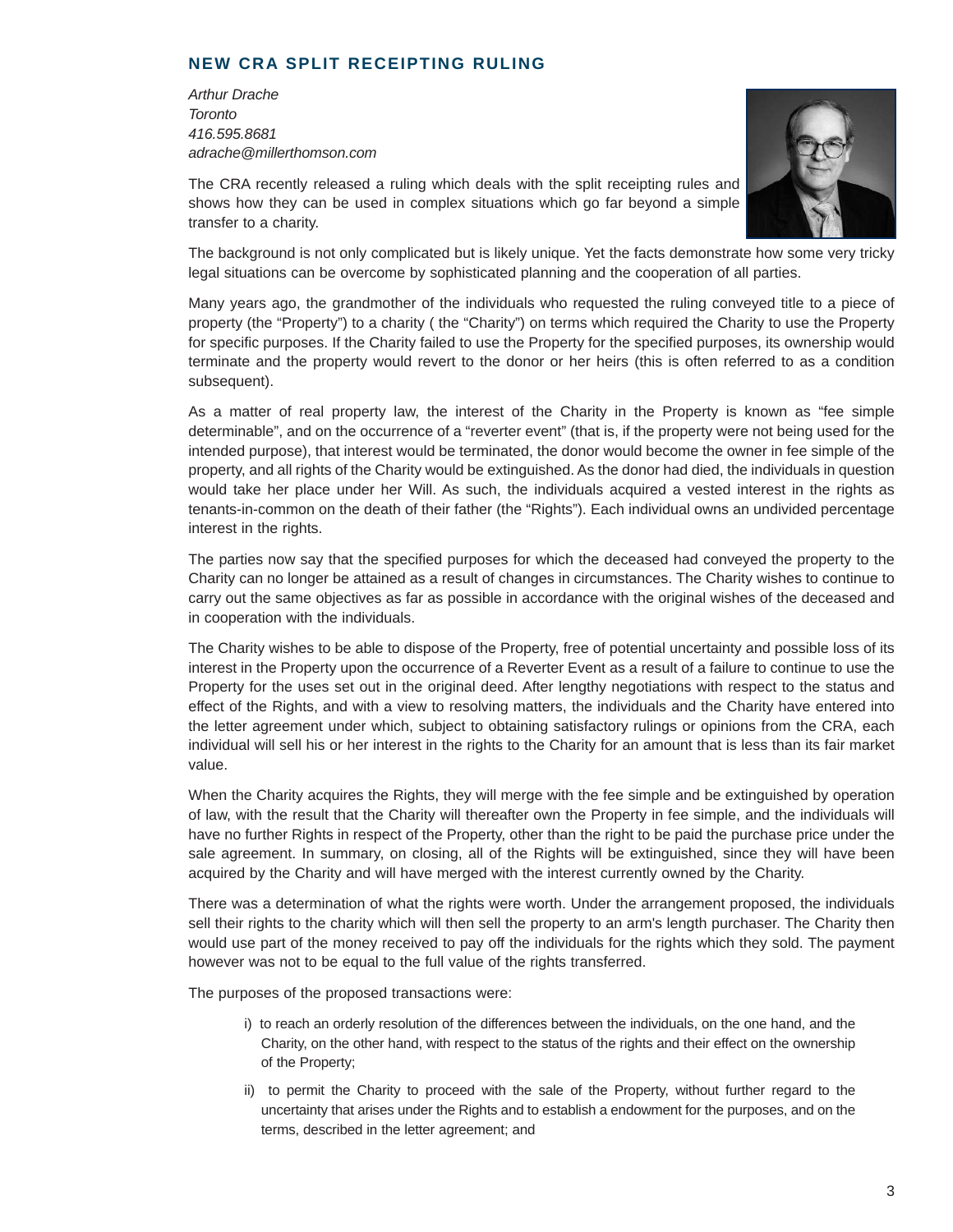iii) to allow the individuals to receive partial consideration for a sale of the rights.

The transactions are designed to give the individuals a combination of proceeds from a sale of the Rights and tax credits for donations of the excess amount.

The basic issue was whether the payment by the charity of less than fair market value for the Rights generated a gift by the individuals which could be receipted under the split receipting rules.

Despite the fact that the split receipting rules have not as yet been enacted, the CRA ruled as follows:

The excess of the fair market value of an Individual Sale Portion over the total amount of the advantage, as defined in proposed subsection 248(32), that the Individual receives, obtains or enjoys will, provided that the total amount of such advantage does not exceed 80% of the fair market value of the Individual Sale Portion, be the eligible amount of a gift for purposes of proposed subsection 248(31) and the Individual may include such eligible amount in determining his or her total charitable gifts, for purposes of subsection 118.1(1) for the year in which the donation occurs if an official receipt containing prescribed information is filed as required by subsection 118.1(2).

Even very active charities and lawyers with busy charity practices might go decades before seeing a similar fact situation but the imaginative solution to get around mutual problems and the happy tax result (which could not have been achieved before the split receipting rules were announced) is a fascinating read for those who are faced with knotty problems of this ilk from time to time.

For those who might want to read this lengthy ruling for themselves, the CRA citation is 2007-0227171R3.

### **NEW ONTARIO PRIVATE CAREER COLLEGES ACT MAY CATCH NON-PROFIT ORGANIZATIONS**

*Kate Lazier Toronto 416.595.8197 klazier@millerthomson.com*



Ontario's *Private Career Colleges Act*, 2005, provides an extensive regulatory scheme governing private career colleges. An entity that would not consider itself to be an educational institution may be caught by this legislation if it provides a program that prepares students for employment.

In addition to registering, a private career college must contract with students in writing, implement refund policies, establish complaint procedures, as well as, follow policies on advertising, insurance, trust accounts and fulfill other requirements. The Act establishes a training completion insurance fund to which registered colleges must pay premiums. In general, such colleges are required to pay annual premiums of 0.875% of the college's annual gross revenue from vocational programs until the value of the fund reaches 3% of the total gross revenues from all vocational programs in Ontario. The fund also levies additional premiums and surcharges.

Both non-profit and for profit organizations providing vocational programs to students for a fee are required to register and have their programs approved. A vocational program includes instruction in the skills and knowledge required in order to obtain employment. The word "vocation" is defined very broadly in the legislation, but there are a few exceptions within the fields of health, the arts, recreation and sports. Instruction for work in a religious vocation is also excluded, whether or not program is provided by a religious organization. However, a religious institution delivering a non-religious vocational program such as lay counselling may still need to register.

Programs offered exclusively to students under the age of 18, programs which cost less than \$1000, and programs under 40 hours in length are also exempt from registration. Universities, colleges and other schools regulated under similar legislation do not need to register. Similarly, professional development and skills upgrading courses do not require approval under the legislation as these programs are directed at individuals who already have experience in a vocation.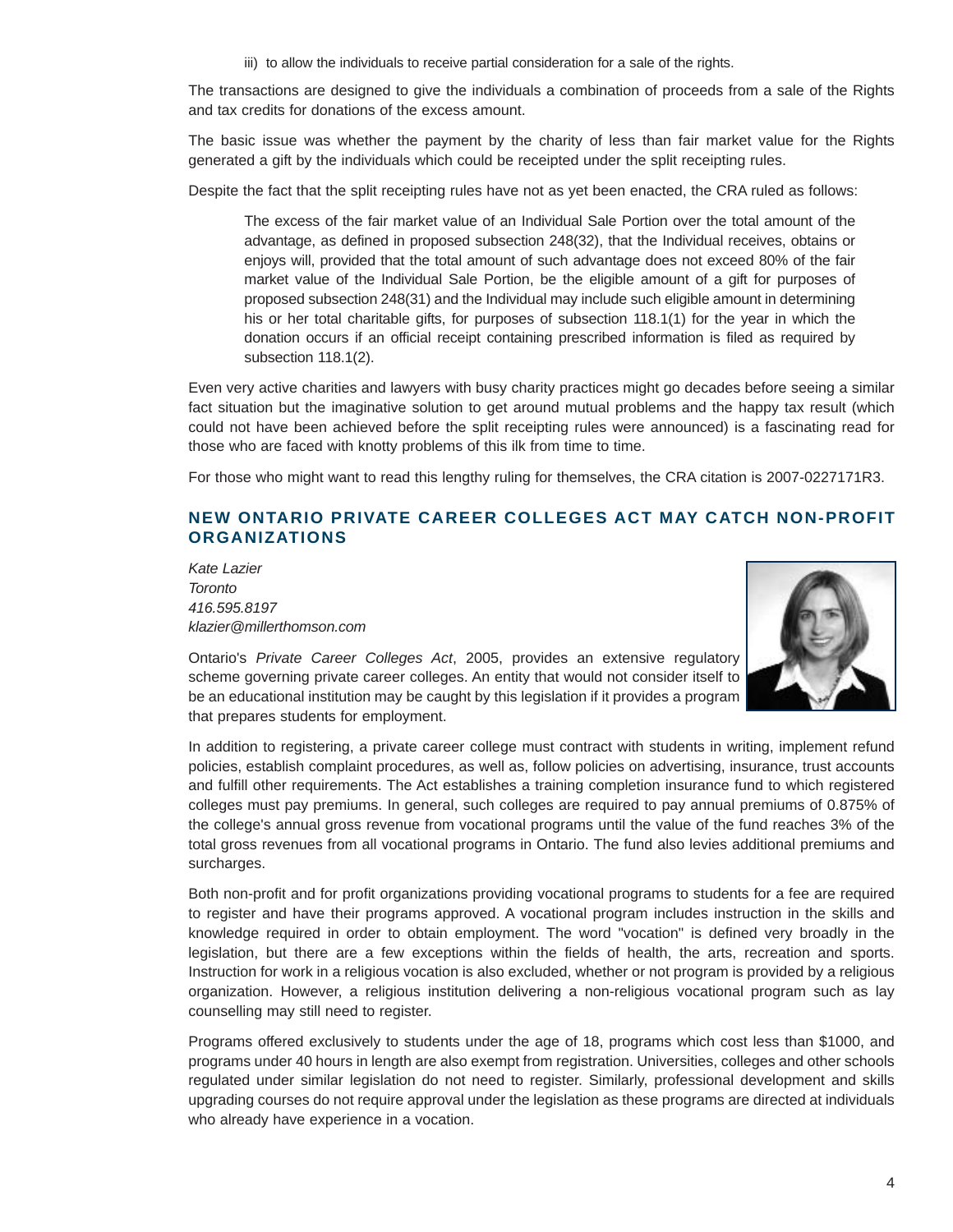Despite these exemptions the legislation's broad wording captures many organizations offering employment training. It is possible for an organization to apply for the pre-screening process to obtain comfort that the legislation does not apply. In our experience, the Ministry has treated these requests in a sensible manner.

Failure to comply with the Act may result in a fine of \$25,000 for individuals and \$100,000 for corporations. Additionally, each director and officer of the corporation who knowingly concurs in the commission of an offence is liable to fine of up to \$25,000 or term of imprisonment of up to one year or both. Such fines are not to be levied more than one year after the contravention first came to the knowledge of the Superintendent.

Organizations which provide employment training should consider whether they need to register. The lawyers at Miller Thomson can assist organizations with this legislation.

### **AFFINITY FRAUD: IN THE CIRCLE OF TRUST**

*Dwight Dee Vancouver 604.643.1239 ddee@millerthomson.com*

*and* 



*Virginia Mathers, Articling Student Vancouver 604.628.2937 vmathers@millerthomson.com*

The Canadian Securities Administrators recently announced the findings of a new national study on investment fraud and its social impact estimates. The study found that over one million adult Canadians have been the victim of an investment scam and that half of these victims were introduced to the fraud through an existing relationship of trust. Trusting relationships fostered between group members are an important part of why people join and participate actively in charitable and not for profit groups. Increasingly, however, fraudsters are infiltrating religious, new immigrant and cultural groups to find trusting victims for their investment scams. The Canadian Securities Administrators have been working hard to inform the public about how to avoid being the victim of "affinity fraud".

#### **What is affinity fraud?**

Affinity fraud is a kind of investment scam that preys upon members of identifiable communities such as religious, cultural, or professional groups. Typically, a fraudster becomes involved in a small, trusting community where they build relationships with the members of the group. Once they have gained the trust of the group members, they defraud them of their money by convincing them to invest in fraudulent schemes. Fraudsters will often target a respected member of the group and through them attempt to meet and gain the trust of other group members to convince them to invest in their schemes.

Affinity fraud investment schemes usually involve a "pyramid" or "Ponzi" scheme where a part of the money from new investors is used to make payments to earlier investors. Investors will often receive a payment within a short period of time, giving them some confidence in the fraudster and encouraging them to increase their investment. The flow of money gives the illusion of a high return and builds credibility for the scheme, helping to lure more investors. Inevitably, the supply of new investors dwindles and the scheme collapses and the investors lose their money.

#### **Why are religious and cultural groups particularly vulnerable?**

Religious and cultural groups are particularly vulnerable to affinity fraud. Why? The answer is trust. Investment fraudsters succeed by gaining the trust of their victims. In affinity fraud, fraudsters take advantage of the trusting relationships fostered by close communities to gain easy access to this trust.

Another factor making these groups particularly vulnerable is that there are often low levels of reporting where frauds occur within close communities. In many cases, the strong affiliation the victims feel with the group means that they will choose not to report their loss to the authorities but rather try to deal with the matter within the group. Victims can also feel a sense of shame that they trusted the fraudster or may be reluctant to report someone they may still see as 'one of their own.' Regulating authorities often have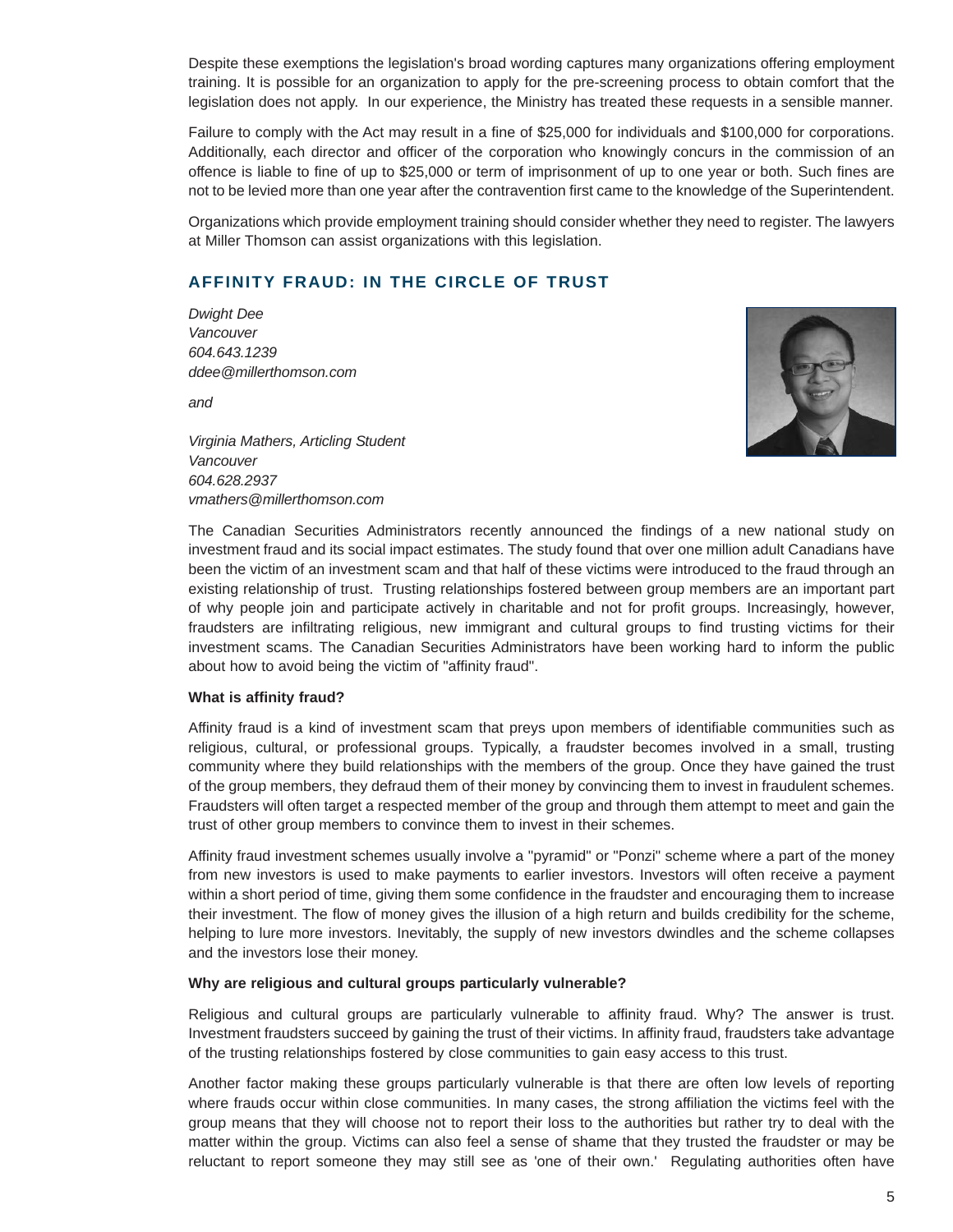difficulty accessing and informing potential investors within close communities and language or cultural barriers may make it difficult for group members to access the information they need to protect themselves.

#### **What are the regulatory authorities doing to try to prevent affinity fraud?**

As it often occurs within close communities, affinity fraud is one of the toughest forms of investment frauds for regulatory agencies to combat. Authorities have reacted to the recent pervasiveness of affinity fraud by trying to educate group members about investing safely. The Canadian Securities Administrators recently published a pamphlet entitled "Protecting your finances: How to avoid investment frauds and scams" which warns group members of the dangers of affinity fraud. The B.C. Securities Commission is also expanding its approach by combating affinity fraud where it occurs. Since 2003 they have financed the work of 'God's Fraud Squad', a successful program delivered in the Vancouver Fraser Valley by two pastors committed to informing church groups about investing wisely.

#### **What steps can people and organizations take to protect themselves?**

Affinity fraud can be hard to recognize as fraudsters will often spend years building relationships with group members before they start suggesting investment opportunities. There are steps, however, that investors can take to protect themselves:

- Be suspicious of investment opportunities that are to be kept secret from anyone or that are only available to members of a particular group.
- Never make an investment solely on the recommendation of people you know through an organization, religious or ethnic group you belong to. These people may already be the unknowing victims of a scam. The fact that they have received a return on their investment does not mean that you will or that they won't eventually lose their money.
- **•** Be careful of any investment advisor who emphasizes a religious connection. You should hold religious financial planners to the same standards as you would anyone else.
- **•** Beware of anyone who might try to tell you that faith-based investments are not regulated. Most investments are regulated by securities law and must be registered before they can be sold. Be suspicious of someone who suggests that an investment will eventually be listed on a stock exchange.
- **•** Beware of any new member of your group who begins talking about high-return investment opportunities.
- Never make an investment you don't understand. Don't be afraid to ask questions and make sure your questions are answered. Scams often rely upon the victim's silence.
- **•** If it sounds too good to be true, it probably is! No investment is entirely without risk so be cautious if you are promised very high returns with no risk.
- **•** Never accept a verbal contract. Always get written documentation of any transactions and be suspicious if the investor is unable to provide a written prospectus. Fraudsters do not like to leave written documentation of their work.
- Never pre-sign blank forms and never sign anything before reading it carefully. If documents are hard to understand, ask questions and get professional third party advice.
- Take notes of every contact you have with an investment advisor and do your research.
- Don't let yourself be pressured into making a quick investment decision. Fraudsters often present investment opportunities as a one-time opportunity and often pressure investors into making quick decisions before the opportunity is gone.

Affinity fraud is a serious crime and anyone who suspects that affinity fraud is occurring within their group or fears that they might have been a victim of a fraudulent investment scheme should contact their provincial securities regulator. The website of the Canadian Securities Administrators is: http://www.csaacvm.ca/home.html.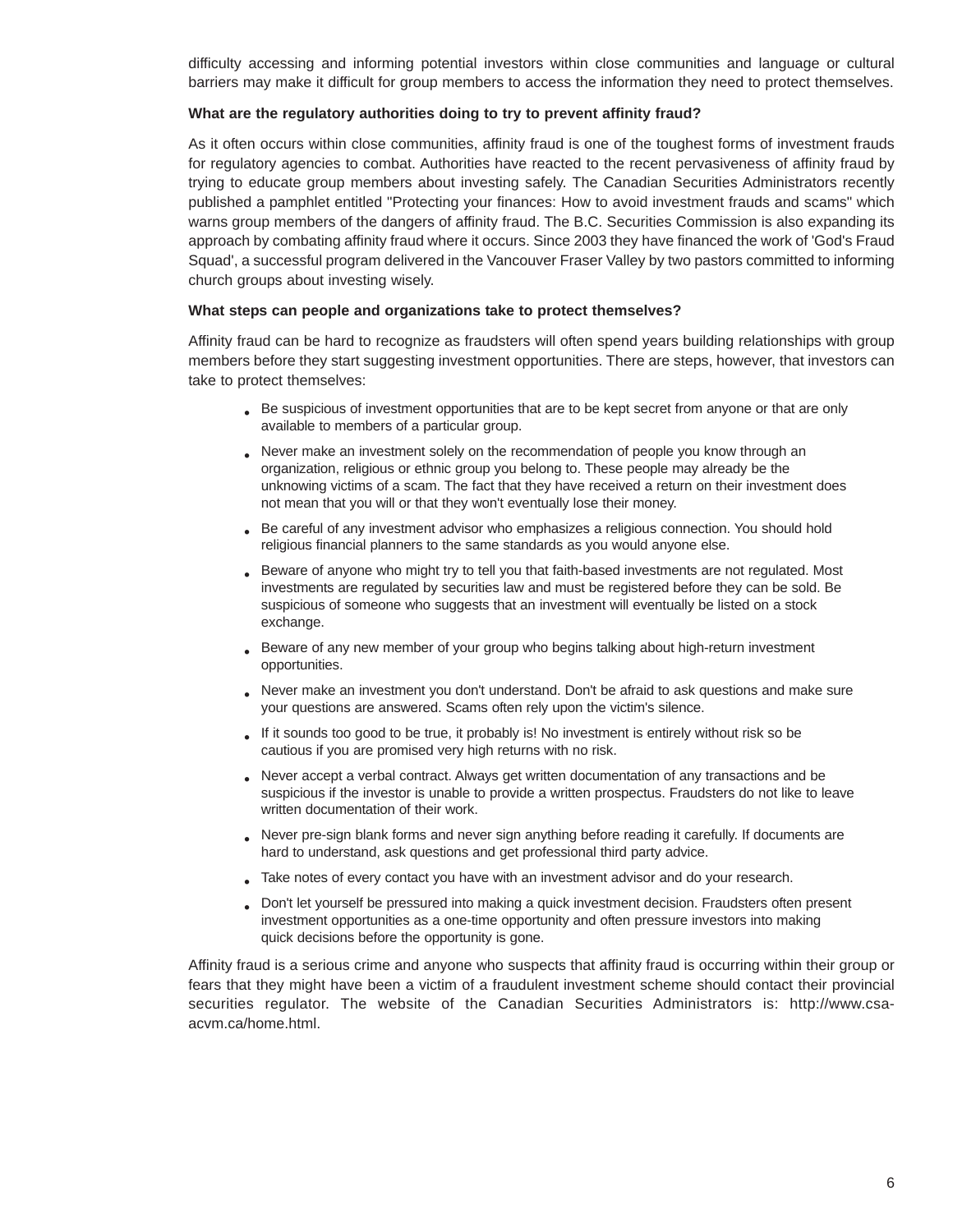### **WHAT'S HAPPENING AROUND MILLER THOMSON LLP**

The October 15 Canadian Fundraiser quoted from **Hugh Kelly's** article "Reform of Ontario Not-for-Profit Corporation Law Consultation Paper #2" from the September issue of this newsletter.

The October *Canadian Not-For-Profit News* contained "Charity Examiners Get It Wrong Again", "Parliament Prorogued", "When IRS Steps into Governance, "Registration Getting Tougher", "Ontario Consultation Paper on Corporations", "Cabinet Shuffle Marginal to Third Sector", "Charity Tax Shelter Warnings", "CRA Roadshows", "Donating Bell Shares May Be Attractive" by **Arthur Drache** and "When IRS Steps into Governance, Can CRA Be Far Behind?" by **Hugh M. Kelly, Q.C.** .

**Esmail Bharwani** published an article entitled *Supreme Court of Canada rules amateur soccer association not a charity* in the October 18, 2007 issue of Calgary Real Estate News.

On November 1, 2007, **Hugh Kelly** presented "Legal Issues in Education in Ontario" to student-teachers enrolled at the Ontario Campus of Niagara University College of Education.

**Robert Hayhoe** and **Kate Lazier** published an article entitled "Charities must maintain control of activities undertaken abroad" in the November 9, 2007 issue of *The Lawyers Weekly*.